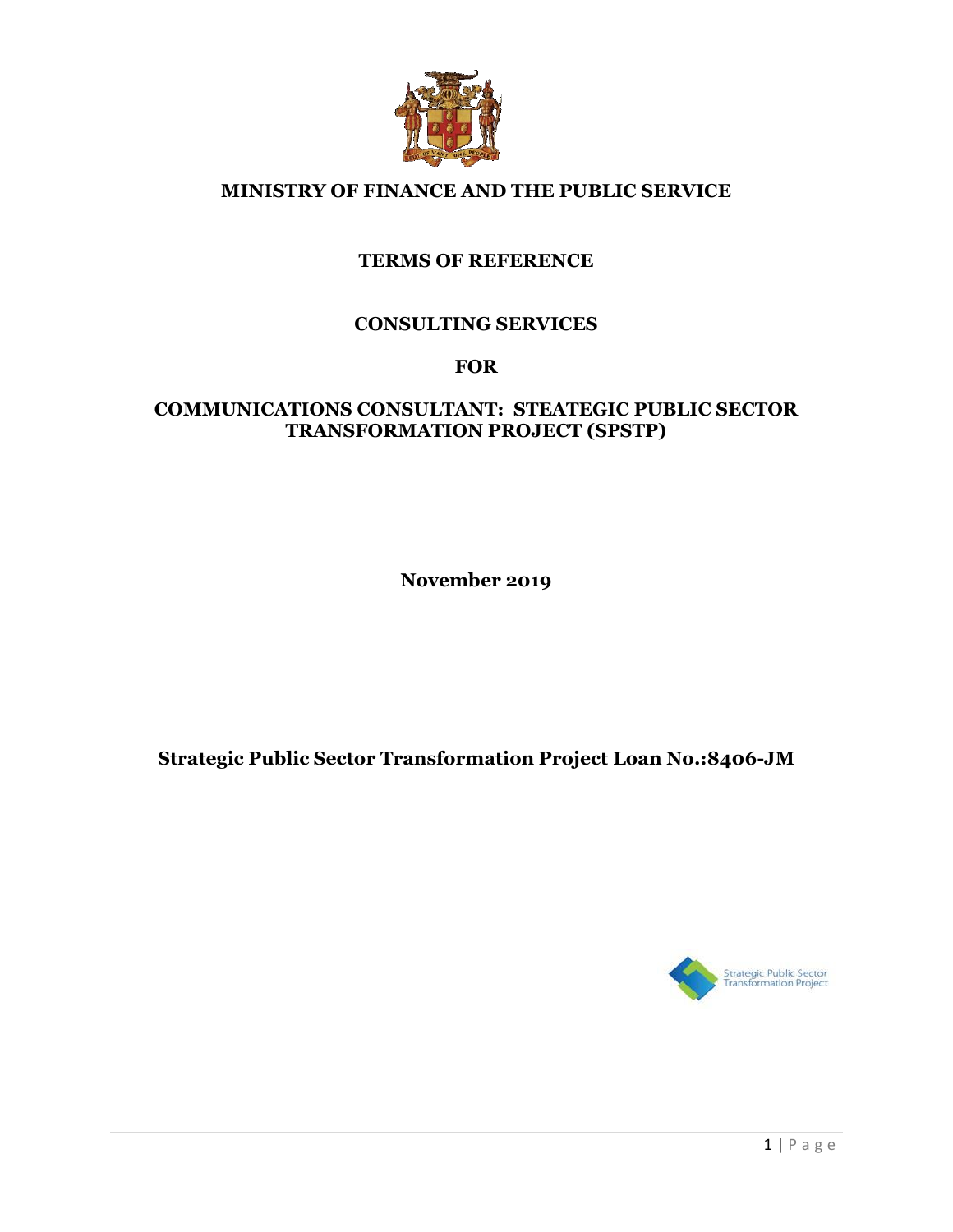#### **1.0. BACKGROUND**

The Government of Jamaica (GOJ) embarked on an Economic Reform Programme in 2013 that has as its major objectives the reduction of public debt to a sustainable trajectory and the achievement of sustained growth. In May 2013, International Funding Institutions (IFIs) agreed on a comprehensive package of assistance, comprising an IMF Extended Fund Facility (EFF), and financial support from the IDB and World Bank. The government continues to implement its economic reform programme, now supported by a three-year precautionary Stand-By Arrangement (SBA), approved by the Executive Board in November 2016. The government seeks to catalyze a positive cycle of growth and job creation with support from the private sector, improve citizen security while increasing support for the country's poorest citizens. To achieve these broad objectives, the government is re-orienting the budget composition toward growthenhancing and social spending while progressively transforming the public sector to make it more efficient and effective.

The World Bank continues to provide support in the context of recognizing that reversing Jamaica's antecedent trajectory of low growth and high debt requires a wide range of deep reforms. The Bank recognizes that the GOJ has embarked on a comprehensive and ambitious programme of fiscal adjustment and structural changes for which it has garnered national and international support. Complementing the IMF programme, the World Bank and IDB have coordinated their assistance around a range of key structural and institutional reforms aimed at laying the foundation for growth and competitiveness, and strengthening social protection, public sector management and resilience. Although the fiscal consolidation included in the programme will inevitably constrain growth outcomes in the short term, vigorous implementation of the reforms should help build conditions for economic recovery, growth and greater shared prosperity in the medium term (especially if accompanied by strategic investments). The World Bank in consultation with the government of Jamaica has structured a programme concentrated in three thematic areas: (i) public sector modernization (ii) enabling environment for private sector growth and social climate resilience. The Bank provided a total financing envelop for this programme in the amount of US\$510m, to cover a series of Development Policy Operations (DPOs) and selective new investment operations focused on creating conditions for growth and resilience.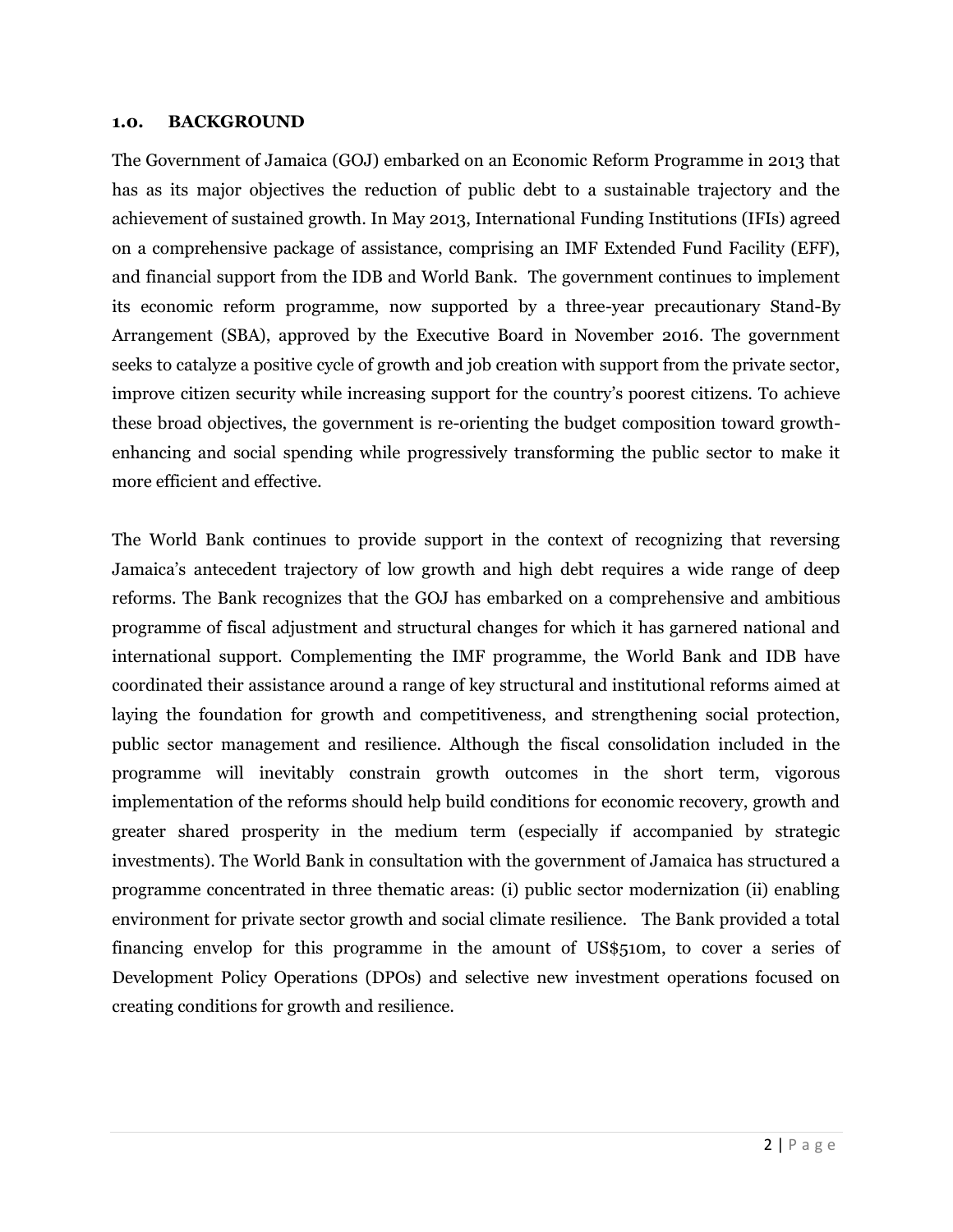#### **2.0. INTRODUCTION**

The Project Development Objective (PDO) is to strengthen public resource management and support selected public sector institutions in facilitating a more enabling environment for private sector growth.

#### **2.1. Components:**

The program is structured in six components, briefly described in the following paragraphs. A full description of the components is found in the Project Appraisal Document. The specific project goals, performance indicators and means of verification are detailed in the Results Matrix for the project.

## *Component I: Strengthening the Public Investment Management System (PIMS)*

The objective of this component is for the PSIP to incorporate public investment projects with estimated five-year operating and maintenance costs fully linked to long term development goals and medium-term priority areas. This component will support the GOJ reform efforts through the following activities: (i) migration of the current web-based database to a robust platform to manage all information about public investment across the project cycle and linked to the budgeting and financial systems of the country (expected to be compiled into IFMIS); (ii) design and implementation of a public investment management training program for public sector; (iii) reviewing legislation and carrying out dissemination activities to integrate the PIMS within the MOF&PS operations as well as provide administrative & funding support for the operations of PIMSEC; (iv) strengthening monitoring through Citizens Participation; (v) designing a fund for the funding of pre-investment financial and economic analysis and postinvestment evaluations of the public investments; and (vi) provision of technical assistance for the implementation of the Public Financial Management Action Plan.

## *Component II: Strengthening the Budget Preparation Process and Results Based Budgeting (RBB)*

The objective of this component is to link budgeting with government policy priorities through a gradual transition from annual expenditure planning to a medium-term results-based expenditure framework. effectiveness, and can be updated if needed at a later stage. This proposed process will be submitted to the Bank for its no objection.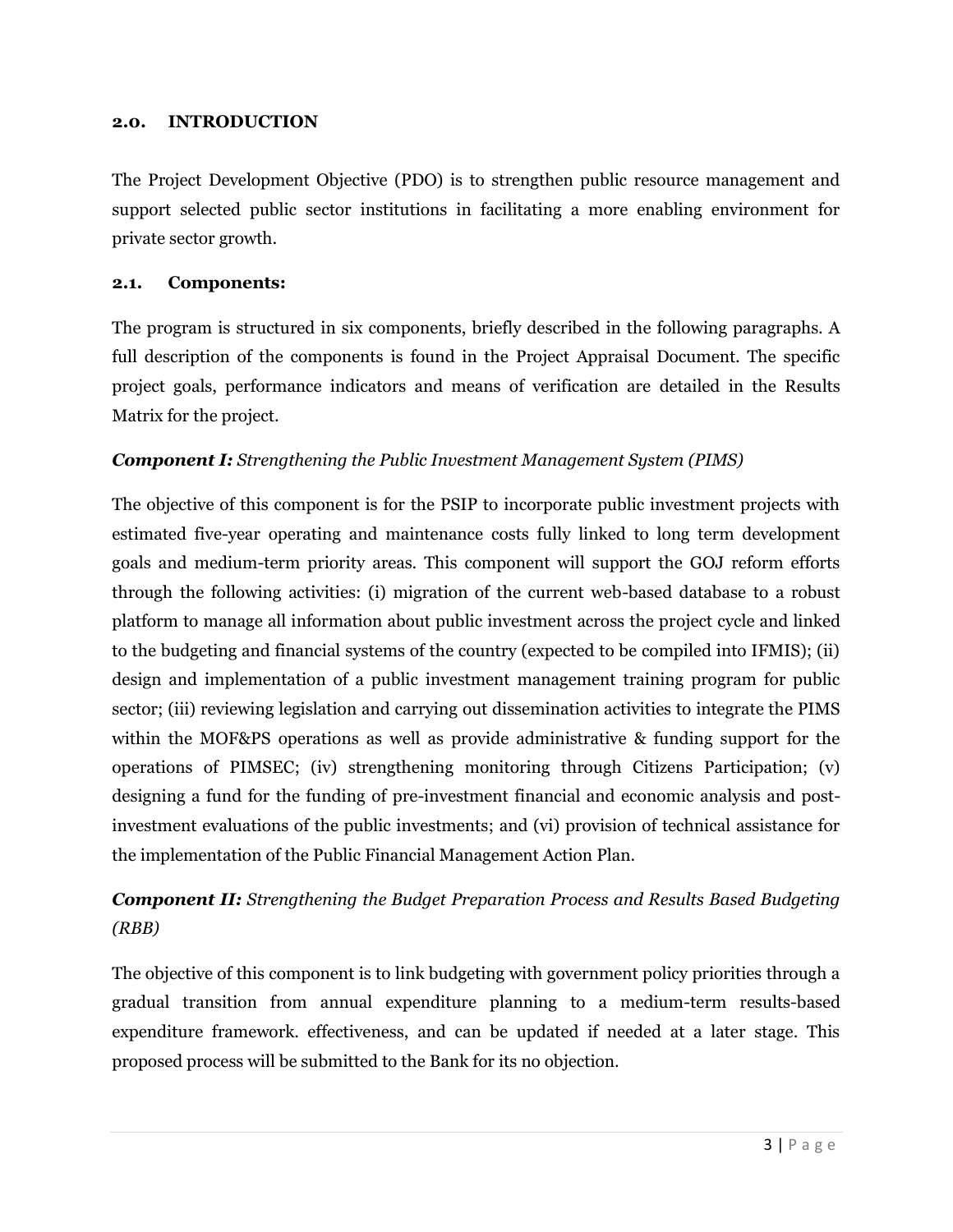### *Component III: Adaptive Public Sector Approaches to Promote Fiscal Sustainability*

This component will support measures to institutionalize the process of behavioural change to support new policy processes and provide just-in-Time Technical Assistance (TA) to take into account ad hoc needs of the government and to effectively take advantage of opportunities of intervention when they arise, to bridge policy and implementation gaps revealed in the course of project implementation.

## *Component IV: Modernizing of the Accountant General's Department*

Provision of financing of payments under the Eligible Expenditure Program (EEP) in support of modernizing the AGD, in accordance with the provisions set forth in Section IV of Schedule 2 to this Agreement, including: (a) developing a conceptual model of the treasury single account, clarifying its scope, coverage and main operational processes; (b) reforming the organizational structure of AGD; (c) improving the central treasury management system's general ledger capabilities to provide the required level of controls and information; and (d) training to build the treasury's capacity in cash forecasting and management.

## *Component V: Fostering Industrial Growth and Trade Facilitation*

The main objective of this thematic area is the development and implementation of an integrated border clearance process through a National Single Window mechanism in which Customs and the participating border agencies will eliminate sequential interventions/inspections and either conduct joint inspections or delegate discrete primary functions to Customs.

### *Component VI: Project Management*

This component will ensure adequate Project management is in place for the implementation of the Project. The activities under this component will include: (i) carry out Project audits; (ii) comply with the financial management and procurement obligations under the Project; (iii) monitor and evaluate Project activities; (iv) provide training, and the acquisition of goods required thereof and finance Operating Costs.

## *2.2. Executing Agency and Beneficiary*

The executing agency will be the Ministry of Finance and the Public Service (MOFPS), and it will also be the main beneficiary of many of the activities proposed by this IPF. The Project Implementation Unit (PIU) that will be established within the MOF will be responsible for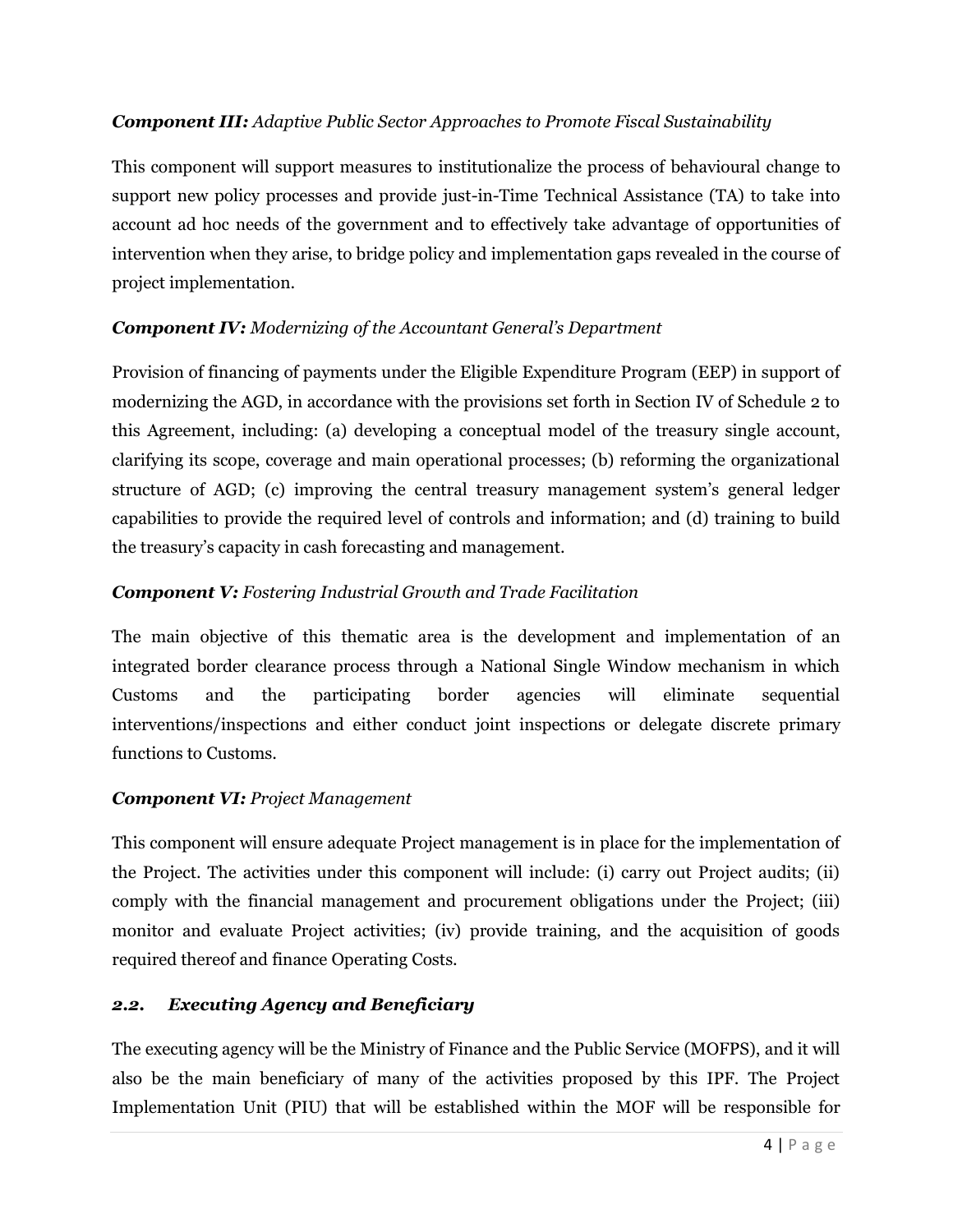implementing the project. Institutional arrangements have been designed and an implementation support plan will be in place to ensure that if capacity problems arise, these will be addressed promptly. MOFPS will coordinate activities across other beneficiaries of the Project which are mainly executive agencies and divisions spread across Ministries. The project will support activities across selected service delivery ministries, departments, and agencies (MDAs), particularly for components I, II and III with significant coordination efforts that will be contributed by the Public Expenditure Division in MOFPS and the Planning Institute of Jamaica (PIOJ). The two key entities reporting to the MOFP that will be the key actors for the second thematic area on industrial growth and trade facilitation covered by Component V are the Bureau of Standards of Jamaica and the National Regulator and Compliance Agency (NCRA) as well as, other border agencies that eventually will also be supported by the project.

#### **3.0. ASSIGNMENT OBJECTIVES:**

The Communications Consultant is required to update or otherwise design and implement a holistic communication plan to include where required, sub component plans to support key areas of the project's mandate inclusive of (i) the public investment management system, (ii) change management initiatives and (iii) actions that require informing the internal and external publics of the initiatives spearheaded by the SPSTP.

### **4.0. SCOPE OF WORK (SOW):**

- i. Develop/review and implement the communication strategy and plan to support the execution of the project and the achievement of the project development objective and other specific project objectives;
- ii. To ensure that all relevant stakeholders are fully apprised of relevant information to ensure they are able to make informed decisions and or effectively execute their role in relation to the project;
- iii. Increase project visibility with a view to educate the public and private sector partners, high level decision makers, project beneficiaries and the wider public about the project achievements and results and clarifying the actual and potential project impact;
- iv. Execute communication strategies for the Public Investment Management Secretariat, the Public Investment Management Information System and the Medium-Term Results Based Budgeting (MTRBB);
- v. Develop and implement broad-based public education campaigns to ensure that the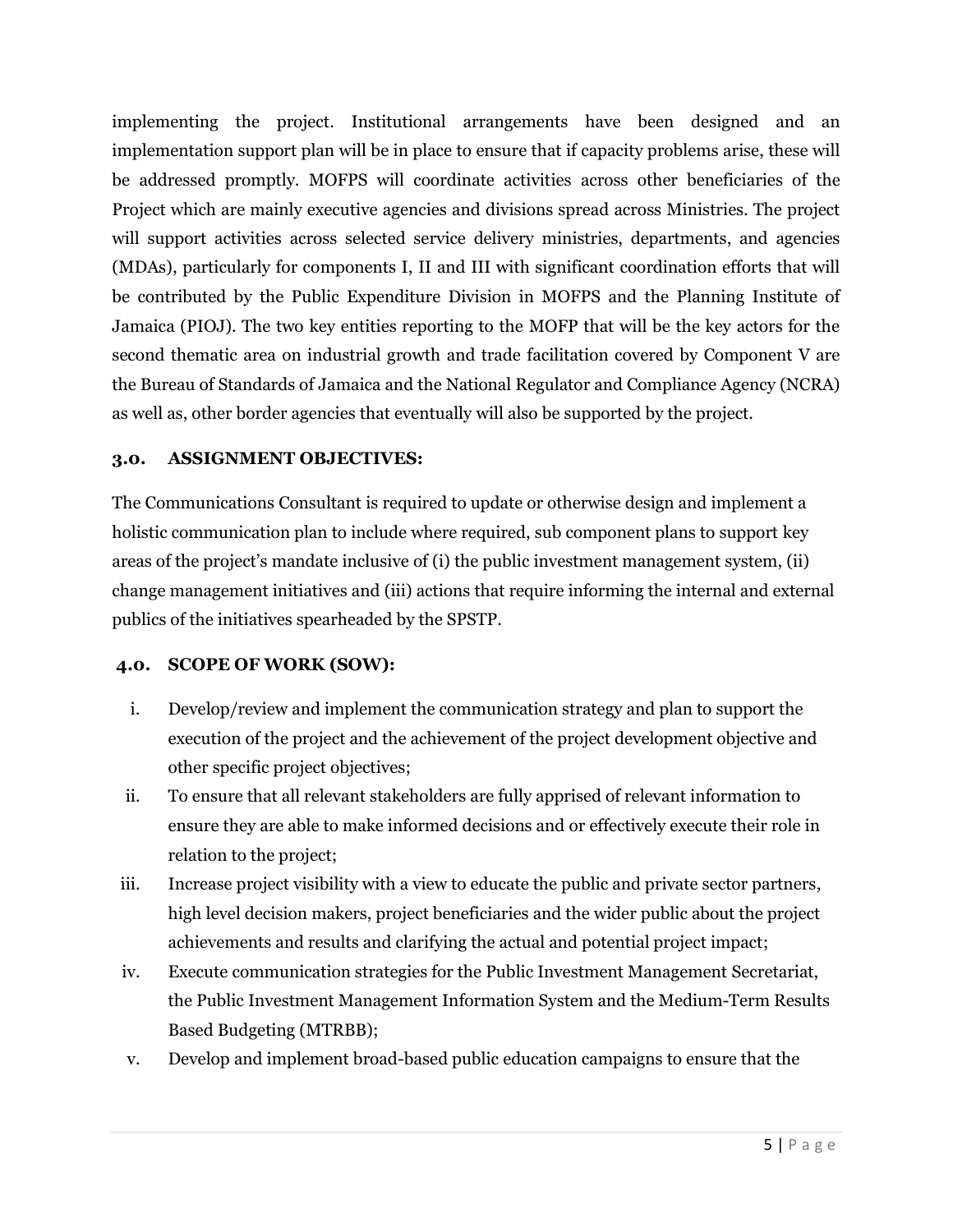public, business, the media and related agencies, members of parliament are informed of and knowledgeable about the transformed Financial Management System (FMS);

- vi. Support the execution of corporate and civic partnerships to support public education around the FMS and tie those partnerships to a coordinated and comprehensive outreach strategy. Members of stakeholder groups (MDAs, Civil Society etc.) are to be included as partners in development of the approach;
- vii. Ensure a robust media relations programme, focusing on proactive as well as, reactive media interactions. Develop strategic media relations campaigns to highlight the benefits of the FMS as it impacts citizens and how it will serve as a catalyst for national development;
- viii. Implement and maintain actions aimed at establishing visibility of the PIMS and PIMSEC's mandate under the PIMS including, but not limited to:
	- o Webinars as per the request of Stakeholders
	- o Finalization/maintenance of PIMS Website
	- o Finalization/maintenance of PIMS YouTube Channel
	- o Development of the PIMS Public Announcements & Animated Series
	- o Establishment of Project Managers Network (PMN) across the public service
- ix. Management of relevant PR events such as roadshows, workshops, Think Tank Forums as well as, the following content for a PR Tool kit:
	- Production of short video clips highlighting the role, objectives and process involved in the PIMS process which may be made available to stakeholders e.g.
		- via YouTube or email.
	- Development of an Annual Report
	- Collation and production (where necessary) of content to be used for the PIMS

website and/or for the Ministry of Finance & Public Service website link to the

PIMS (i.e. text, photographs)

 Production of a collection (in hard and soft copy) of photographs and video clips of PIMS related activities including major sensitization events and meetings;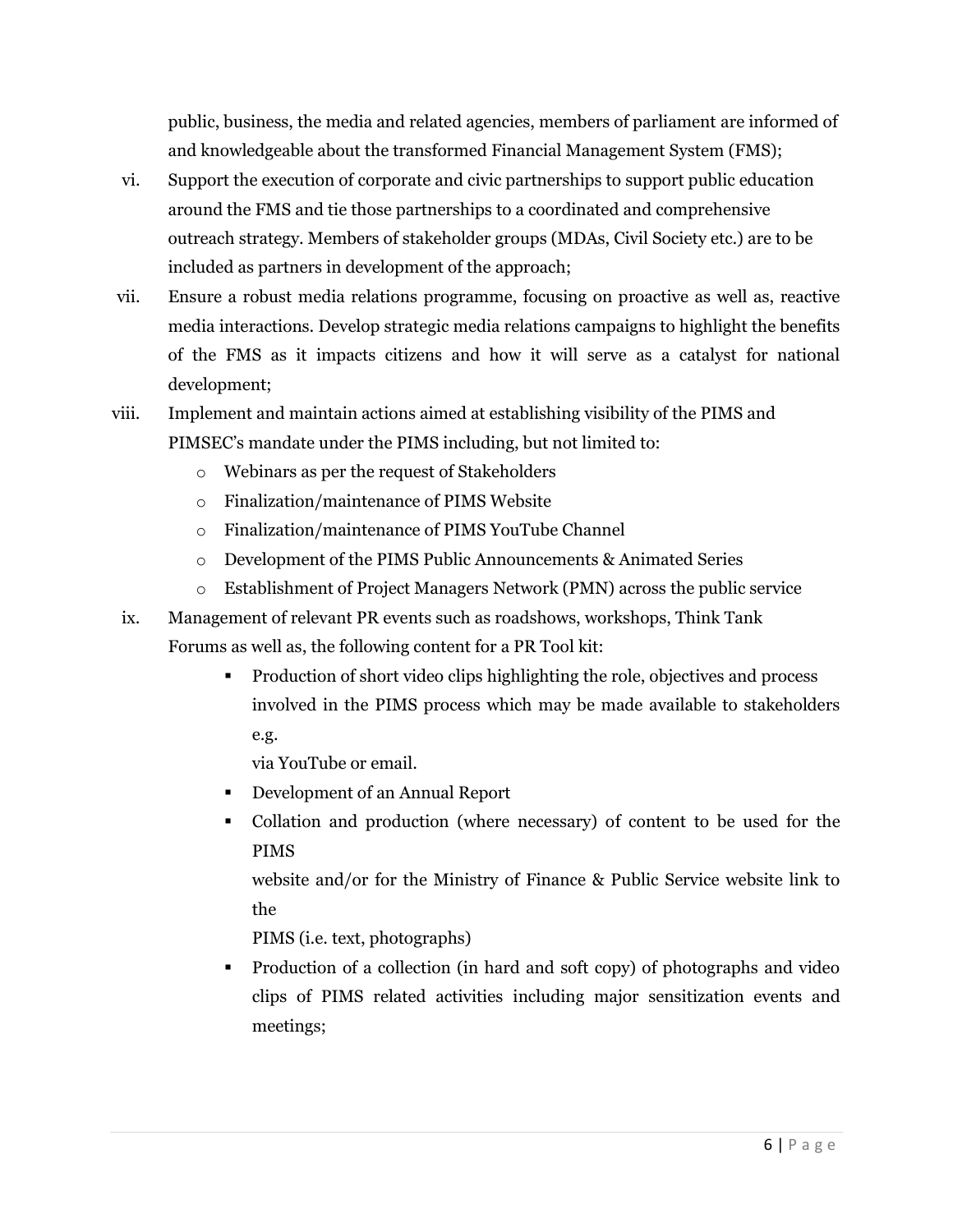- x. Guide the required public dissemination of information in respect of project actions related to fostering industrial growth and trade facilitation and change management efforts in this regard being undertaken at select institutions;
- xi. Support the PIU with its communication which can include but not limited to vetting of official documentation and correspondence emanating from the PIU;
- xii. Determine the communication processes, channels and tools to be used across the transformation programme;
- xiii. Manage the sourcing and contracting with external third parties for the production of communication materials and the delivery of communication services;
- xiv. Manage third party suppliers and maintain effective contract control [in collaboration with the Procurement Specialist];
- xv. As appropriate, articulate the Ministry's mission and vision statement and communicate its value proposition to the public. Develop broad based messaging that supports the work of the Ministry in its transformation agenda;
- xvi. Design and develop a SPSTP newsletter to be disseminated to MDAs and other identified stakeholders.

### **5.0. METHODOLOGY:**

The Consultant is expected to work using standard communications practices and approaches to carry out the assigned task in a spirit of collaboration and respect for all stakeholders so as to promote the project's brand. Institute cost control mechanisms to operate within time and budget

#### **6.0. DELIVERABLES**

The deliverables under this project are as specified in the table below.

| <b>Key Deliverables</b>                                                                                     | <b>Performance Standard</b>                                                                                                                                       |
|-------------------------------------------------------------------------------------------------------------|-------------------------------------------------------------------------------------------------------------------------------------------------------------------|
| Work plan in a format agreed with the Project<br>Manager, Strategic Public Sector Transformation<br>Project | Tasks and activities defined; task durations defined;<br>resources defined; milestones defined; dependencies<br>defined.                                          |
| Communications plan & strategy designed<br>reviewed and updated                                             | Plan updated and maintained based on agreed<br>milestones                                                                                                         |
| Media relations strategy/campaign                                                                           | Plan outlining media presence and the arrangements<br>in place for coverage of the SPSTP initiatives in<br>keeping with related activities as detailed in the SOW |
| Newsletter                                                                                                  | Publication prepared and disseminated at intervals                                                                                                                |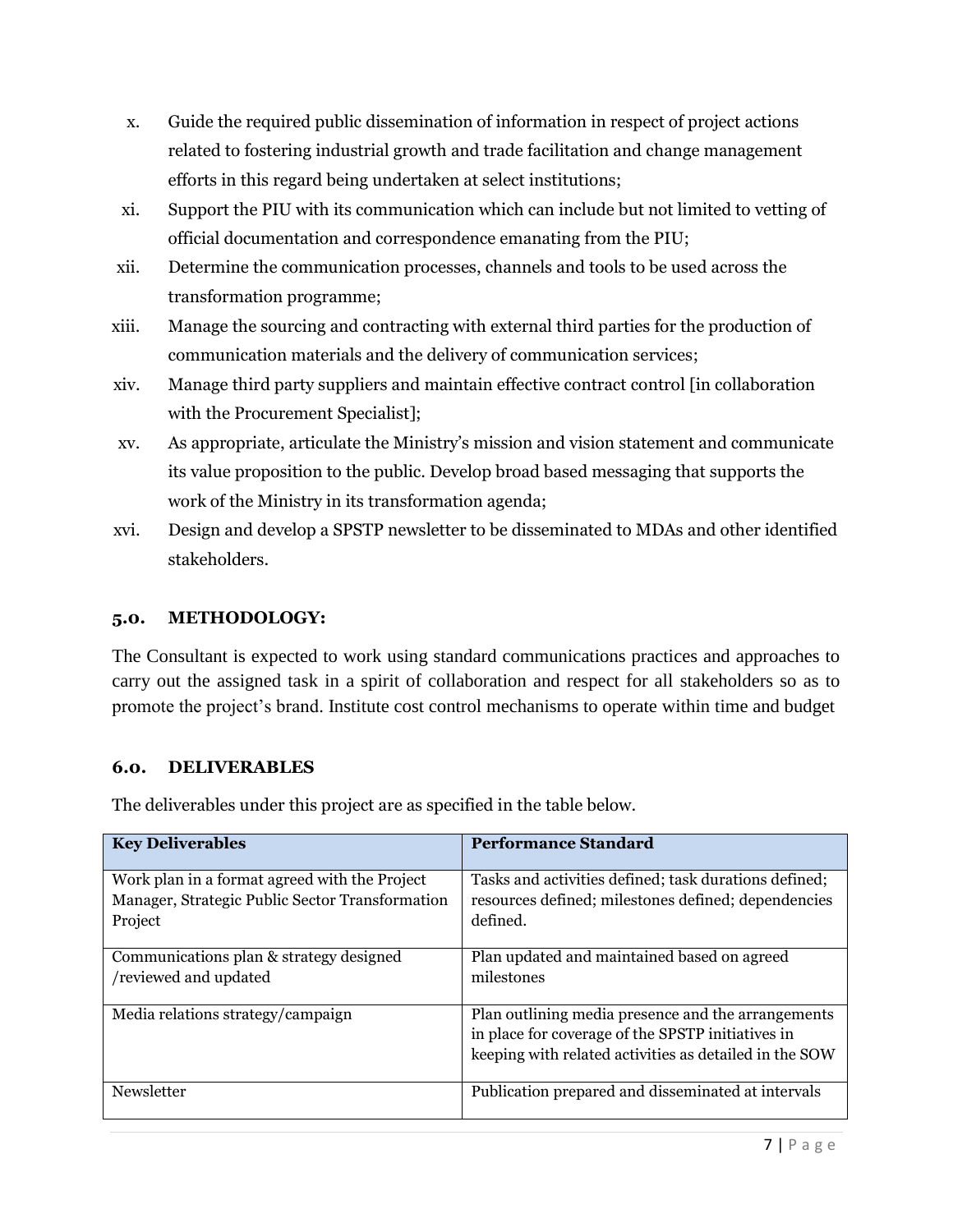| <b>Key Deliverables</b>                                                                                      | <b>Performance Standard</b>                                                               |
|--------------------------------------------------------------------------------------------------------------|-------------------------------------------------------------------------------------------|
|                                                                                                              | agreed with the Communications Specialist                                                 |
| Communication events and activities                                                                          | Communication events and/or activities successfully<br>delivered in accordance with plan. |
| Communications Support to the PIU, SPSTP                                                                     | Quality and timelines of support provided                                                 |
| Brochures, materials for PR tool kit and other<br>printed material to support the communications<br>function | Quality of the materials produced in a timely manner                                      |
| Status reports                                                                                               | Monthly status reports in the format agreed with the<br>Project Manager, SPSTP            |

### *6.1. Reporting:*

The Public Relations Consultant will report to the Project Coordinator, Strategic Public Sector Transformation Project and will be required to submit monthly progress reports.

#### *6.2. Variations:*

All proposed changes to the assigned functions and performance standards must be discussed and approved by the Project Manager SPSTP, under the advice of the Procurement Specialist, SPSTP.

#### **7.0. CONDITIONS:**

The Consultant will be provided with the tools & resources to undertake this assignment including office space as necessary, as detailed in these TOR. The Consultant is expected to become familiar with the following key resources to inform effective execution of the assignment:

- o The Financial Administration and Audit (FAA) Act, 2014 & 2015
- $\circ$  The Public Bodies Management and Accountability Act, 2014 & 2015
- o The FAA (Fiscal Responsibility Framework) Regulations 2015
- o Any other information as presented by PIMSEC

All materials and documents accessed during the conduct of this consultancy remains the property of the MOF&PS and is not authorized for use by the consultant for any other purpose than for the effective conduct of the assignment, unless expressly authorized in writing by the Financial Secretary. No unauthorized public communication on the substance of the assignment is permitted under the terms of this assignment. Terms of engagement shall be as detailed in the contract of engagement.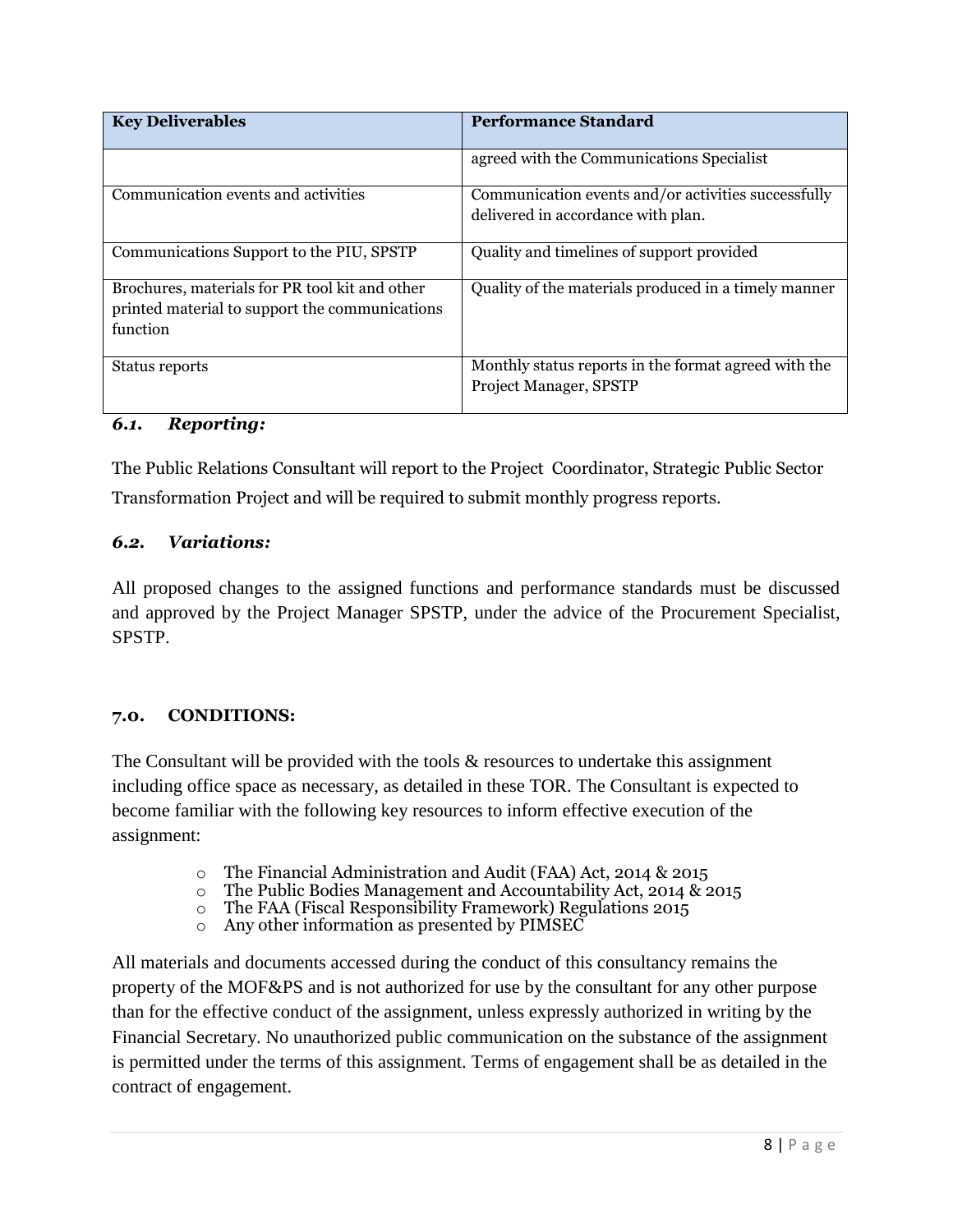# **8.0. INTERNAL AND EXTERNAL CONTACTS (SPECIFY PURPOSE OF SIGNIFICANT CONTACTS)**

#### **Within the SPSTP:**

| <b>Contact (Title)</b>                        | <b>Purpose of Communication</b>      |
|-----------------------------------------------|--------------------------------------|
| Project Director                              | To obtain information                |
| <b>PIMSEC Executive Director or Designate</b> | Direction, Collaboration             |
| <b>Technical Coordinators, SPSTP</b>          | Collaboration, to obtain information |

## **Contacts external to the organisation required for the achievement of the position objectives**

| <b>Contact (Title)</b>                                                           | <b>Purpose of Communication</b>                                               |  |
|----------------------------------------------------------------------------------|-------------------------------------------------------------------------------|--|
| Members of the public, various sectors and<br>interest groups including the MDAs | Discussions, consultations, dissemination of<br>message, forging partnerships |  |
| Press and other media personnel                                                  | To provide information; arrange for media<br>exposure                         |  |

## **9.0. CHARACTERISTICS OF THE ASSIGNMENT:**

| Type of Consultancy:              | Individual                                               |  |
|-----------------------------------|----------------------------------------------------------|--|
| <b>Duration of Contract</b>       | 12 Months                                                |  |
| Date Required                     | November 2019                                            |  |
| <b>Supervisory Responsibility</b> | This position has no supervisory responsibilities.       |  |
|                                   |                                                          |  |
| Place of Work:                    | MOF&PS, office accommodation located in Kingston,        |  |
|                                   | Jamaica                                                  |  |
| <b>Work Environment</b>           | This job operates in a professional office               |  |
|                                   | environment. This role routinely uses standard office    |  |
|                                   | equipment such as computers, phones, photocopiers,       |  |
|                                   | filing cabinets and fax machines.                        |  |
|                                   | Full-time level of effort (FTE $-$ 8 hour day) of twenty |  |
|                                   | (20) days per month.                                     |  |
| <b>Special Conditions</b>         | Required to travel to events island wide as maybe        |  |
|                                   | deemed necessary. Required to possess a valid            |  |
|                                   | Driver's License and a reliable motor vehicle.           |  |
|                                   |                                                          |  |
| Type of Contract:                 | <b>Fixed Price Contract</b>                              |  |
| <b>Payment Responsibility</b>     | MOFPS, SPSTP Project Office; lump sum payments           |  |
|                                   | will be based on schedule of delivery as agreed under    |  |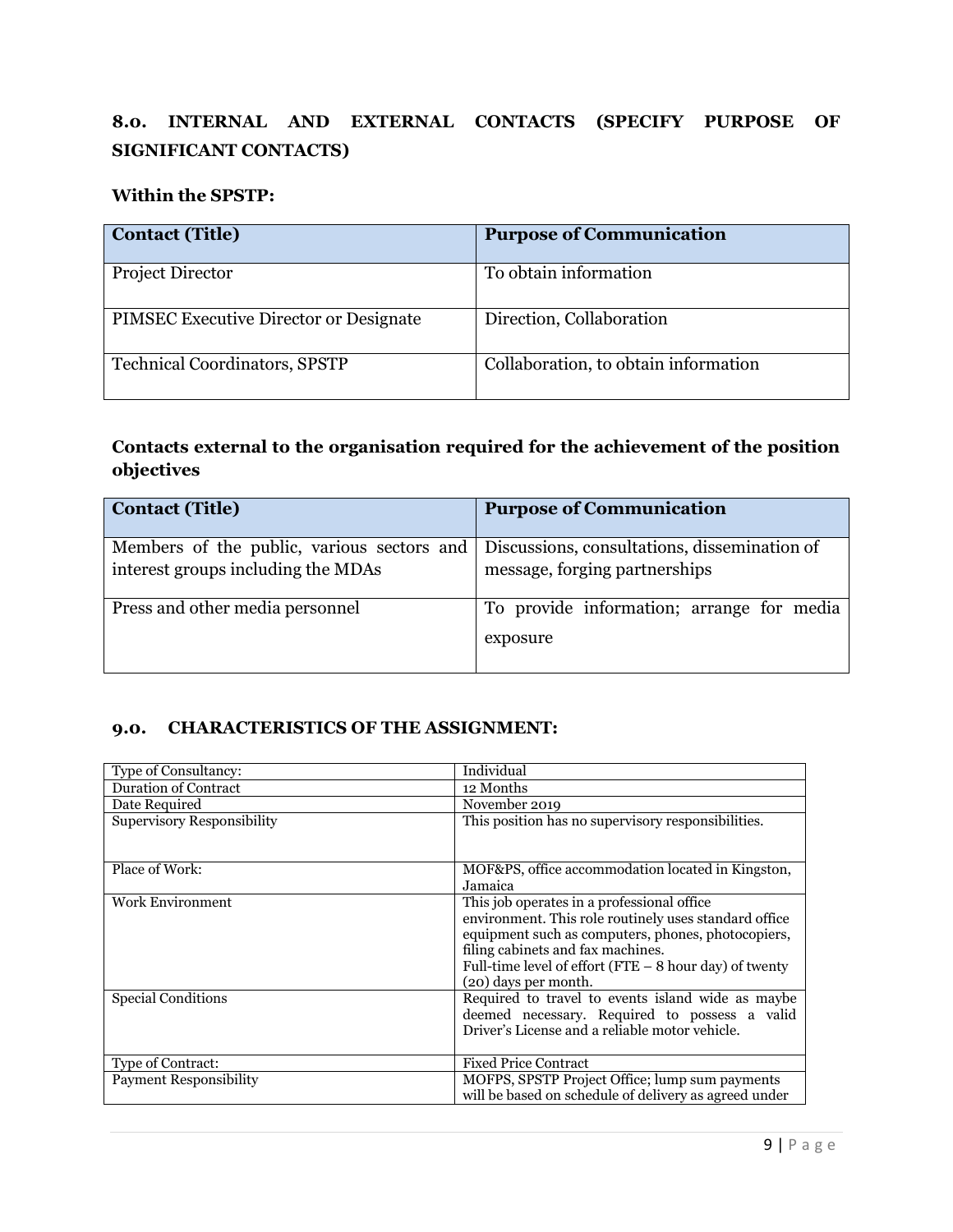NB: The contract amount includes all costs related to undertaking the consultancy.

#### **10.0. QUALIFICATION, EXPERIENCE & COMPETENCIES:**

- i. A Master's Degree in Communications, Integrated Marketing Communications, Public Relations or any other related field from a recognised tertiary institution;
- ii. Minimum five years' experience in the field
- iii. Minimum three years' experience working in an environment involving change
- iv. Experience and knowledge of change management principles and methodologies and the role of effective communication and stakeholder engagement in change management
- v. Experience with large-scale organizational change effort.
- vi. Demonstrable capabilities in desktop publishing tools such as Publisher or Visio etc.
- vii. Superior written and verbal communication skills, coupled with highly developed interpersonal skills.
- viii. Ability to write press releases, annual reports, articles, advertisements and speeches.
- ix. Strong planning and organizing skills.
- x. Sound understanding of the local media landscape.
- xi. Good working knowledge of the machinery of government in Jamaica.
- xii. Ability to work effectively as a team player in a dynamic environment
- xiii. Familiarity with project management approaches, tools and phases of the project lifecycle
- xiv. Ability to develop relationships and communicate with all levels of management.
- xv. Basic knowledge of protocol procedures.
- xvi. Proficiency in the use of the Internet Microsoft applications, especially Word, Power Point and Publisher, and social media (Facebook, YouTube and Twitter).
- xvii. Ability to demonstrate a high degree of professionalism and team spirit.